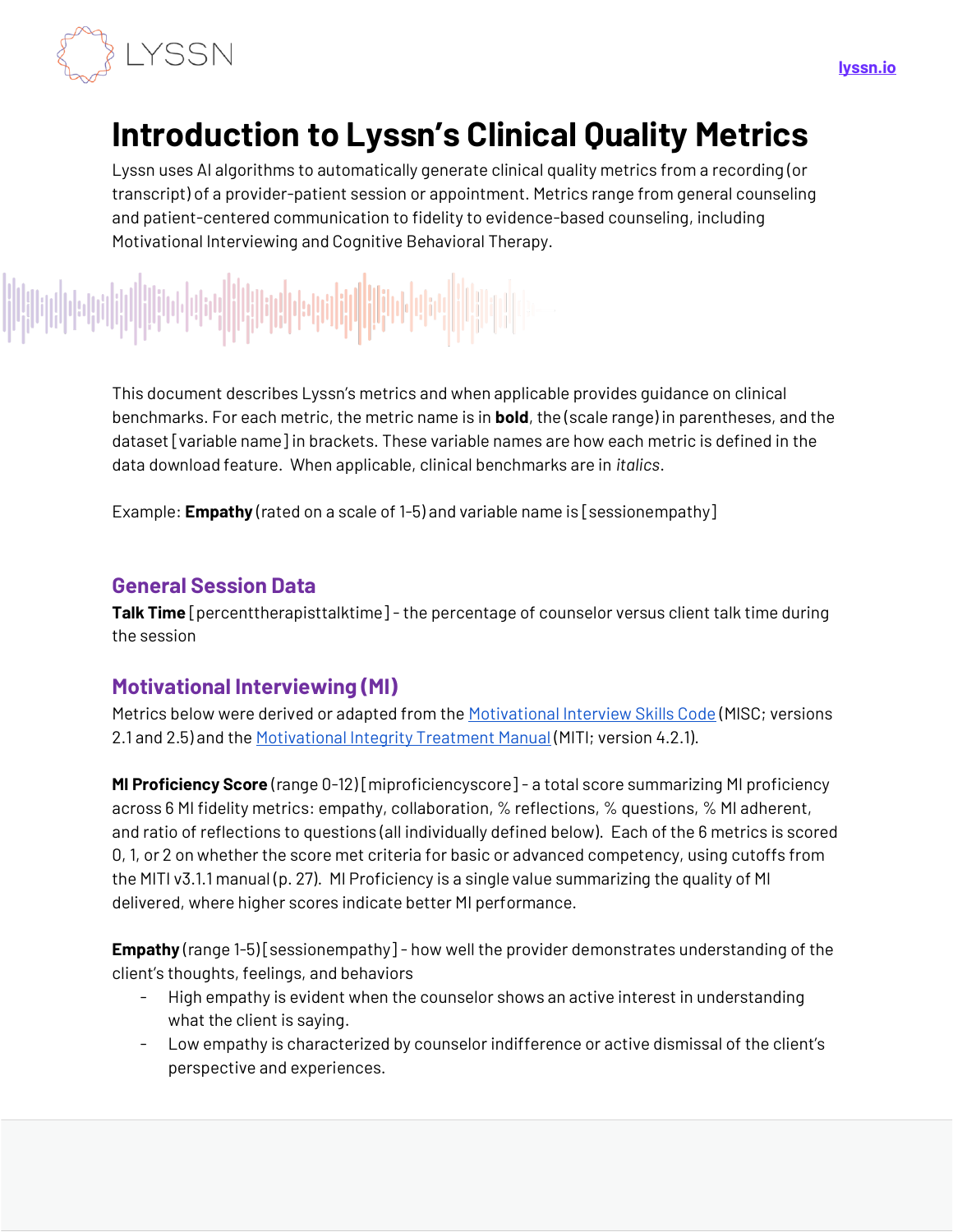**Empathy High Points** [highpoints\_empathy] - Lyssn also provides localized instances of empathic statements in the transcript view. These empathy "high points" represent exemplary instances of the therapist demonstrating understanding to their clients.

**Collaboration** (range 1-5) [sessionspirit] - how skillfully the counselor fosters power-sharing that allows client's ideas to influence the direction of the session

- High collaboration is evident when the counselor works cooperatively with the client toward the goals of the interview. The counselor does not rely on dominance, expertise or authority to achieve progress.
- Low collaboration is characterized by a lack of counselor/client mutual understanding during the session. The counselor actively assumes the expert role for the majority of the interaction with the client.

*Clinical Benchmark: For Empathy and Collaboration a rating of "3.5" is considered Basic and a "4" is considered Advanced.* 

#### **MI Counselor Behaviors**

Counselor behaviors are listed below. Certain behaviors are indicative of high-quality MI whereas others should be avoided. See below for these MI adherent and MI non-adherent counselor behaviors.

**Advise** [advise] - the counselor gives advice, makes a suggestion, or points out a possible problem or warning with client's intentions

**Affirm** [affirm] - the counselor says something positive, compliments the client, or reinforces clients' strengths or efforts

**Confront** [nconfront] - the counselor directly disagrees, argues, corrects, shames, blames, seeks to persuade, criticizes, judges, labels, moralizes, ridicules, or questions the client's honesty

**Emphasize Control** [emphasize\_control] - the counselor acknowledges, honors, or emphasizes the client's freedom of choice, autonomy, personal responsibility

**Facilitate** [facilitate] - simple utterances that function as keep-going acknowledgments

**Giving Information** [giving information] - the counselor explains something, educates, provides feedback, or discloses personal information

**No Code** [no\_code] - not codeable behaviors such as poor audio or laughter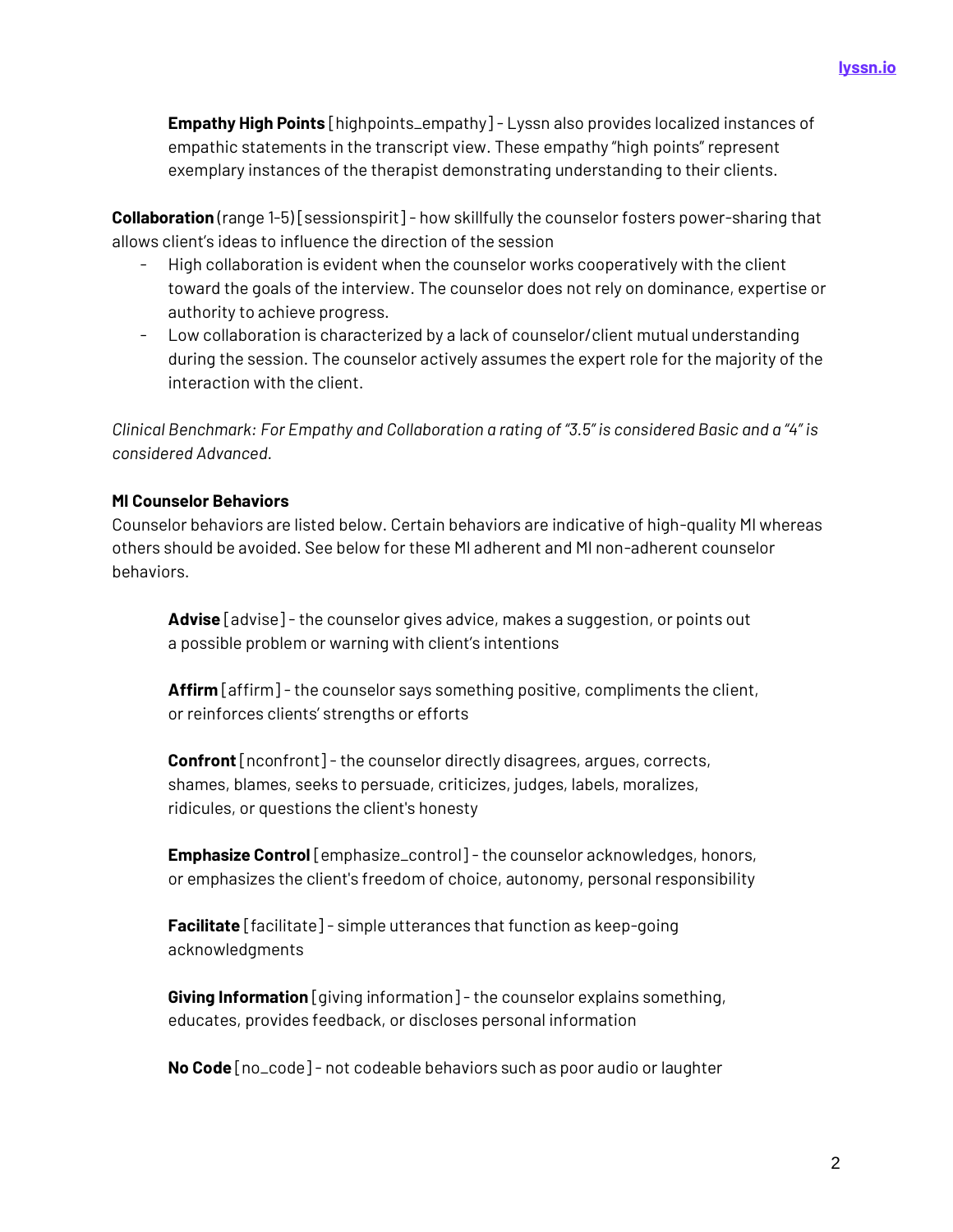**Question Open** [question\_open] - a question that allows a wide range of possible responses and can invite client's perspective or self-exploration

**Question Closed** [question\_closed] - a question that implies a short answer (yes, no, specific factor or number)

Reflection Complex [reflection complex] - the counselor demonstrates significant understanding of what the client stated, typically above and beyond what the client stated

Reflection Simple [reflection\_simple] - the counselor adds little or no meaning or emphasis on what the client has said, merely convey basic understanding

**Structure** [structure] - the counselor describes what's going to happen directly to the client in this or subsequent sessions

*Note: There are no specific ranges or expected counts for each of the above behaviors but rather a high quality MI session would have higher counts of MI adherent behaviors versus MI nonadherent behaviors (defined below).* 

**% MI-adherent and nonadherent** behaviors are calculated taking the total number of each behavior divided by all behaviors in the session.

**MI-adherent behaviors** [percentmiadherent] affirm, emphasize control, open questions, reflections (simple & complex)

**MI-nonadherent behaviors** [perminonadherent] advice, confront

*Note: There are no suggested benchmarks for % adherence or nonadherent. We currently recommend MI nonadherent remain below 5%.*

Giving information and closed questions are not included in either MI-adherent or MI-nonadherent. In a high-quality MI session, we would expect fewer giving information statements and fewer closed questions. Yet, on their own these do not constitute MI-nonadherent behaviors.

**MI summary metrics** are common ways of assessing MI adherence by summarizing question and reflection behaviors. For all summary metrics, higher scores equal better performance.

**% Open questions** [percentopenquestions]-the percentage of open questions versus closed questions

*Clinical benchmark: 40% for Basic and 50% for Advanced*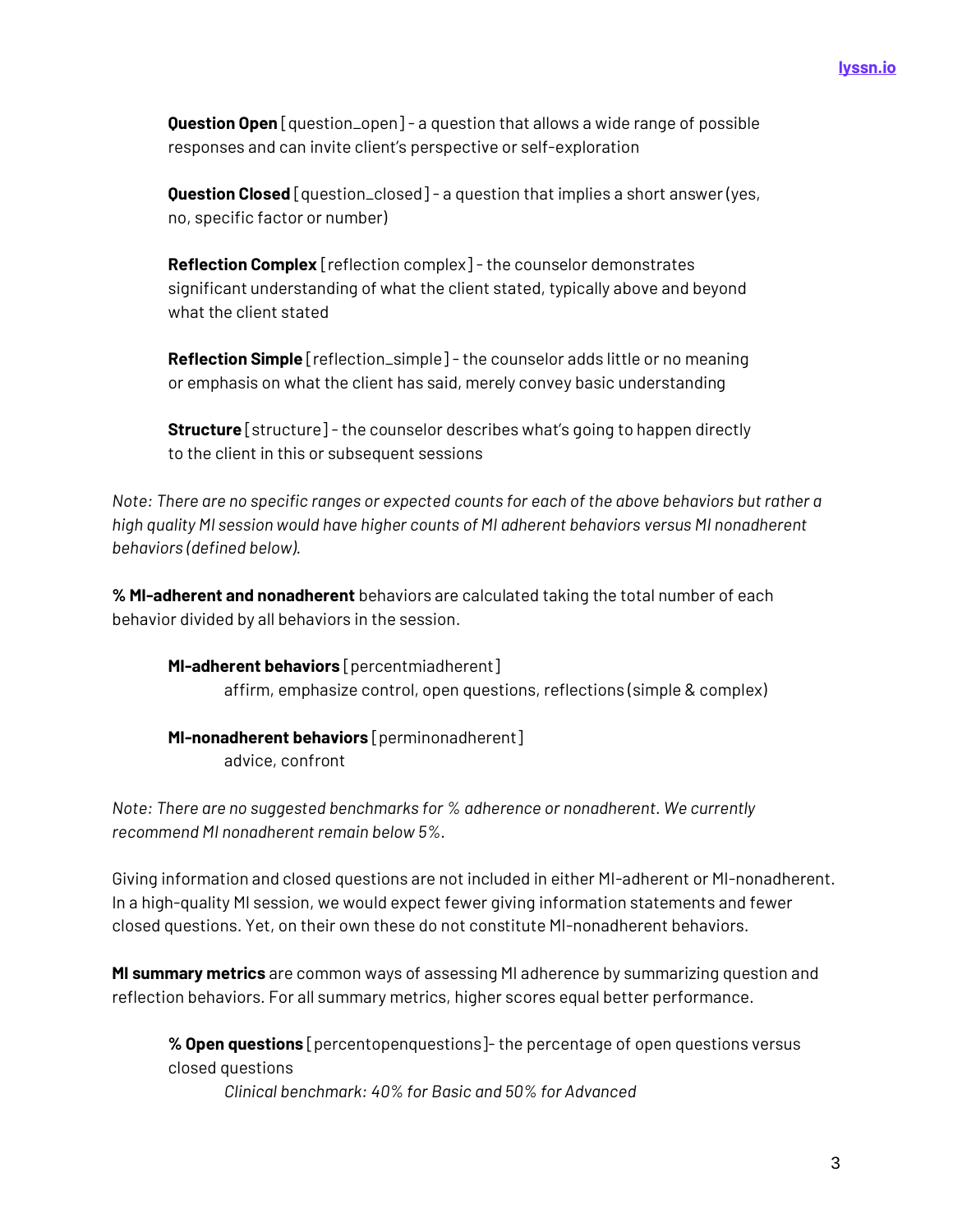**% Complex reflections** [percentcomplexreflections] -the percentage of complex reflections versus simple reflections

*Clinical benchmark: 40% for Basic and 50% for Advanced* 

**Reflection to question ratio** [reflectiontoquestionratio] - the number of reflections divided by the number of questions

*Clinical benchmark: 1.0 for Basic and 2.0 for Advanced*

## **Cognitive Behavioral Therapy (CBT)**

.

Lyssn's CBT fidelity ratings come from the Cognitive Therapy Rating Scale (CTRS). CTRS ratings are rated once for a session on a 0-6 scale.

| Poor | Barely<br>Adequate | Mediocre Satisfactory Good | Very Good Excellent |  |
|------|--------------------|----------------------------|---------------------|--|

**CBT Total Score** [cbt-competency] - Summed total score of the below behaviors *Clinical benchmark: a total score of 40+ demonstrates competence.*

**Agenda** [cbt-agenda] - How well does the counselor structure and set the session agenda with the client

**Feedback** [cbt-feedback] - How well does the counselor elicit feedback from to assess client understanding

**Understanding** [cbt-understanding] - How well does the counselor use listening skills and empathy to understand the client's viewpoint

**Interpersonal Effectiveness** [cbt-interpersonal] - How well does the counselor show warmth, concern, confidence, genuineness, and professionalism

**Collaboration** [cbt-collaboration] - How well does the counselor engage with and encourage the client to take an active role in the session

**Pacing and Efficient Use of Time** [cbt-pacingandtime]- How efficient is the counselor in timing and staying focused on treatment relevant topics

**Guided Discovery** [cbt-guideddiscovery] - How well does the counselor assist client in exploring problems and developing new perspectives from the client's point of view